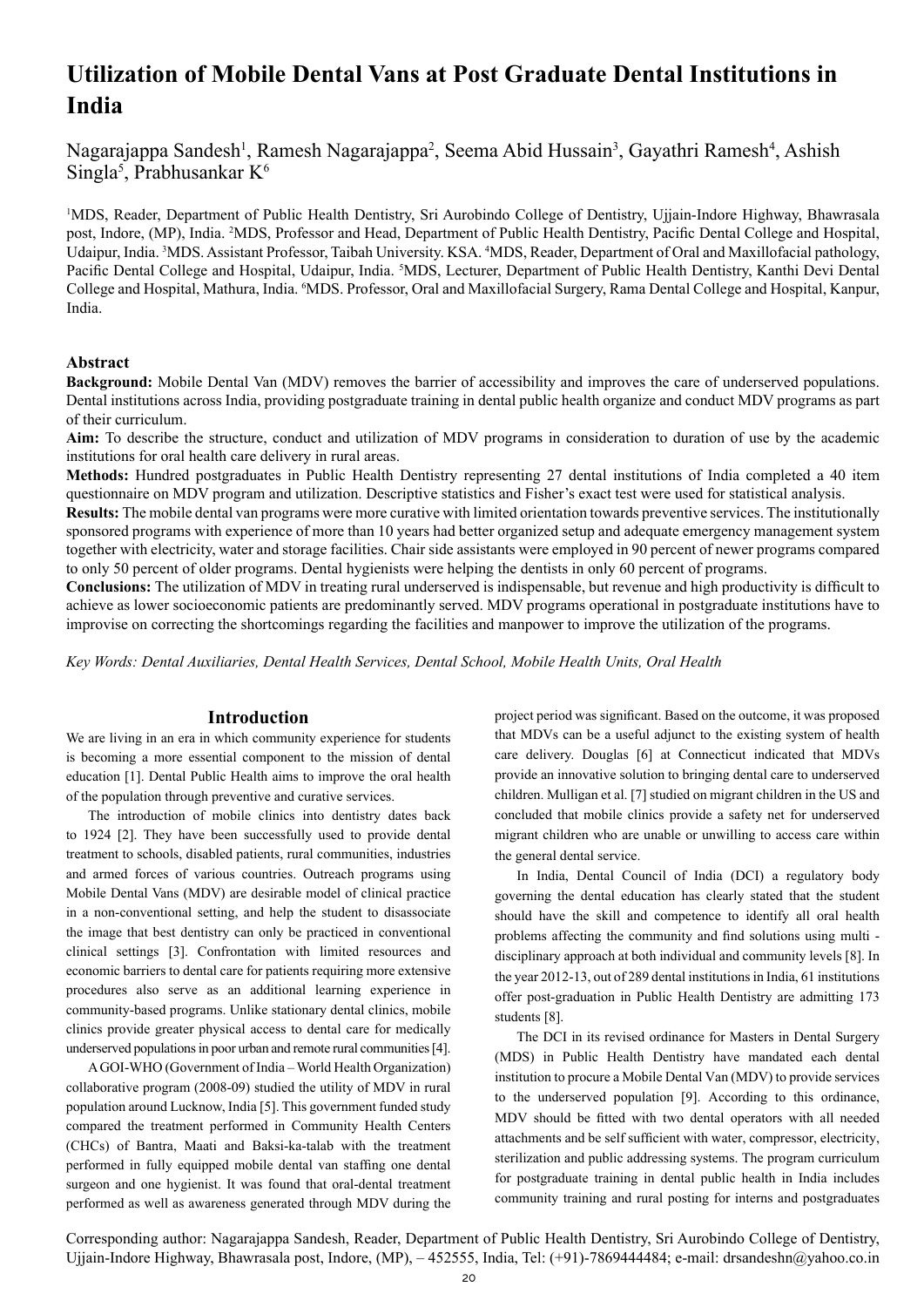[9]. The mobile dental vans are used by the institutions for the same purpose.

The MDVs are regularly used for providing dental health care to the poor, needy and rural population through dental camps. Dental camps as practiced in Indian institutions are usually a day long visit to rural or remote places or school setting for the provision of services like preventive care, curative care, screening for diseases and health education [5]. Specialists, postgraduates and undergraduates attend these programs to provide curative, preventive and referral services. Course evaluations by University of Texas Health Science

|  |  | Table 1. Description of the Mobile dental van (MDV) program in various post-graduate (Public Health Dentistry) institutions in India. |
|--|--|---------------------------------------------------------------------------------------------------------------------------------------|
|--|--|---------------------------------------------------------------------------------------------------------------------------------------|

|                                                                               | Mobile dental van program |                  |                    |  |  |  |  |
|-------------------------------------------------------------------------------|---------------------------|------------------|--------------------|--|--|--|--|
|                                                                               | Less than 5 years         | 5 - 10 years     | More than 10 years |  |  |  |  |
| No. of institutions having MDV program                                        | 10                        | 11               | 6                  |  |  |  |  |
| <b>No. of Postgraduates</b>                                                   | 20                        | 52               | 28                 |  |  |  |  |
| No. of Mobile Dental Van (MDV)                                                |                           |                  |                    |  |  |  |  |
| One                                                                           | 8                         | 10               | 6                  |  |  |  |  |
| Two                                                                           | 2                         | 1                | Nil                |  |  |  |  |
| <b>MDV Operational days in a Month</b>                                        |                           |                  |                    |  |  |  |  |
| Once a Month                                                                  | Nil                       | Nil              | Nil                |  |  |  |  |
| Twice a Month                                                                 | Nil                       | 1                | Nil                |  |  |  |  |
| Once a Week                                                                   | 3                         | 3                | 1                  |  |  |  |  |
| More than once a week                                                         | 7                         | $\overline{7}$   | 5                  |  |  |  |  |
| Average distance covered by MDV per visit                                     |                           |                  |                    |  |  |  |  |
| Less than 25 kms                                                              | 1                         | Nil              | Nil                |  |  |  |  |
| 25-50 kms                                                                     | 5                         | 4                | 1                  |  |  |  |  |
| 50-100kms                                                                     | 4                         | $\boldsymbol{7}$ | 3                  |  |  |  |  |
| More than 100kms                                                              | Nil                       | Nil              | $\overline{2}$     |  |  |  |  |
| Average No. of People served in a day by MDV                                  |                           |                  |                    |  |  |  |  |
| Less than 25                                                                  | 2                         | Nil              | 2                  |  |  |  |  |
| 25-50                                                                         | 5                         | $\boldsymbol{7}$ | 1                  |  |  |  |  |
| $50 - 100$                                                                    | 3                         | $\overline{2}$   | 1                  |  |  |  |  |
| More than 100                                                                 | Nil                       | $\overline{2}$   | $\overline{2}$     |  |  |  |  |
| Major purpose of MDV program                                                  |                           |                  |                    |  |  |  |  |
| Screening                                                                     | 1                         | 1                | Nil                |  |  |  |  |
| Treatment                                                                     | $\overline{c}$            | 3                | 1                  |  |  |  |  |
| <b>Health Education</b>                                                       | Nil                       | 1                | Nil                |  |  |  |  |
| All the Above                                                                 | $\overline{7}$            | 6                | 5                  |  |  |  |  |
| Mode of transport for staff and auxiliaries to reach camp site of MDV program |                           |                  |                    |  |  |  |  |
| Sufficient seating capacity in MDV                                            | 8                         | 7                | 6                  |  |  |  |  |
| Use of separate vehicle                                                       | 1                         | $\mathfrak{Z}$   | Nil                |  |  |  |  |
| use of Public Transport system                                                | 1                         | 1                | Nil                |  |  |  |  |
| Ask Camp organizers to provide transport                                      | Nil                       | Nil              | Nil                |  |  |  |  |
| <b>Resources for Emergency management in MDV</b>                              |                           |                  |                    |  |  |  |  |
| Adequate emergency equipment, medicine and manual                             | 1                         | 3                | 2                  |  |  |  |  |
| some equipment and medicine for basic life support                            | $\overline{\mathbf{c}}$   | 1                | $\mathbf{I}$       |  |  |  |  |
| only some emergency medicine                                                  | 6                         | $\tau$           | 2                  |  |  |  |  |
| No emergency kit or equipments                                                | 1                         | Nil              | 1                  |  |  |  |  |
| Instruments autoclaved for treatment camps                                    |                           |                  |                    |  |  |  |  |
| Before the camp                                                               | 5                         | $\tau$           | 4                  |  |  |  |  |
| During the camp                                                               | Nil                       | Nil              | Nil                |  |  |  |  |
| Both of the above                                                             | 5                         | $\overline{4}$   | 2                  |  |  |  |  |
| <b>Electricity and Water in MDV</b>                                           |                           |                  |                    |  |  |  |  |
| Self sustainable through generator and overhead tank                          | 1                         | 6                | 1                  |  |  |  |  |
| External hookup line required at the camp site                                | $\overline{c}$            | 1                | $\overline{2}$     |  |  |  |  |
| Both of the above                                                             | 5                         | $\overline{4}$   | 3                  |  |  |  |  |
| Not Available                                                                 | $\overline{c}$            | Nil              | Nil                |  |  |  |  |
| <b>Storage space in MDV</b>                                                   |                           |                  |                    |  |  |  |  |
| Sufficient                                                                    | 7                         | 6                | 6                  |  |  |  |  |
| Insufficient                                                                  | $\overline{c}$            | $\mathbf{2}$     | Nil                |  |  |  |  |
| don't store instruments in MDV                                                | 1                         | 3                | Nil                |  |  |  |  |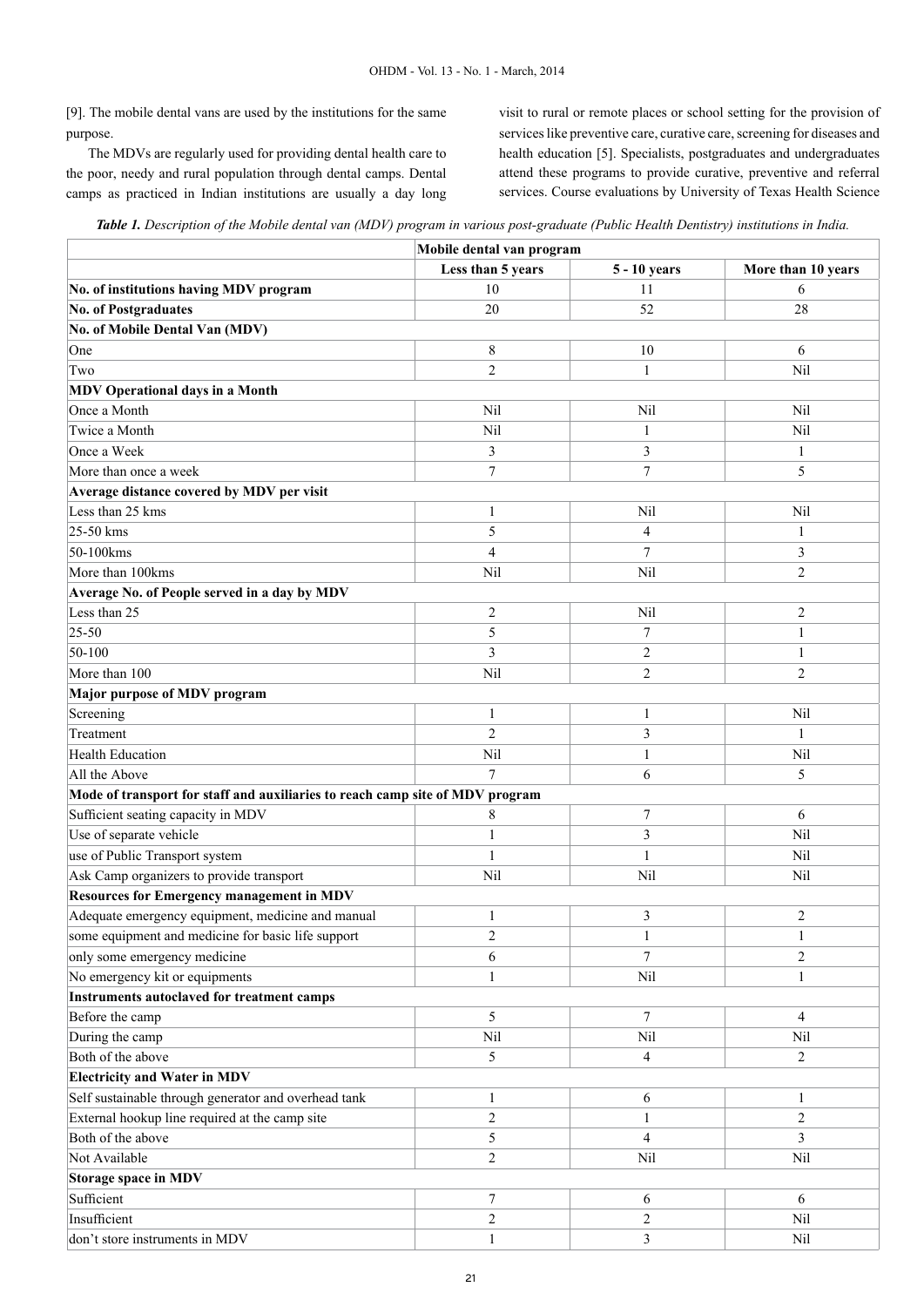Center at San Antonio (UTHSCSA) Dental School following the van programs showed that students perceived mobile dental van programs as an important educational activity and recommended the continuation of the programs [3]. In India, for over ten years, the department of Public Health Dentistry in postgraduate institutions of India is regularly conducting MDV programs, but the conduct of these programs is not yet evaluated.

#### **Aim**

To describe the structure, conduct and utilization of mobile dental van programs in consideration to duration of use by the academic institutions for oral health care delivery in rural areas.

#### **Methods**

A descriptive cross-sectional questionnaire study was conducted among postgraduate students of dental institutions in India. Approval was obtained from the Institutional Review Board (Ref No. KDDC/106/2009-10). Thirty two institutions were randomly selected from the list of 49 institutions offering post-graduation in public health dentistry. All the postgraduates from these institutions were invited to complete a 40 item structured questionnaire.

The questionnaire comprised items on the conduct of the MDV program in their institution, facilities available, services offered and MDV utilization. Experts in Public Health Dentistry from two other dental institutions reviewed the questionnaire for structure and content validity. For face validity and reliability, the questionnaire was administered on a small focus group of 10 postgraduates. Feedbacks from the subjects were considered and few questions were reformed to make it more meaningful. The reliability was assessed using Cronbach's alpha (0.9).

Out of 140 postgraduates 112 responded, out of which 12 questionnaires were having more than two items unanswered. So, responses of only 100 questionnaires from the students representing 27 postgraduate institutions were considered for final analysis.

The data collected was entered into Microsoft Excel and subjected to analysis using Statistical Package for Social Sciences version 16 software (SPSS Inc., Chicago, IL, USA). Based on the duration for which dental school operated a MDV, the respondents and programs were divided into three groups as newer (<5years), intermediate (5-10 years) and older (>10 years). This division was considered to assess the impact of the duration of the conduct of MDV program. In situations where more than one respondent is representing a single institution, their responses to questions pertaining to structure and conduct (*Tables 1* and *2*) of MDV program were combined together to form a single response. Descriptive statistics and Chi-square test were used to assess and compare the responses. P-value  $\leq 0.05$  was considered as statistically significant.

### **Results**

The results are based on the response to a 40 item questionnaire by 100 postgraduates, 52 males and 48 females with mean age of  $27 \pm$ 1.9 years. Of these, 50, 31 and 19 were in first, second and third year respectively representing the three years Masters Program of Public Health Dentistry.

Most institutions were using one MDV, which was operational once or twice a week. The majority of MDV programs covered an average distance of 50 to 100 kilometers per visit providing services for 25 to 50, sometimes up-to 100 or more patients in a day (*Table 1*). These MDVs had ample seating capacity, adequate emergency

management system, together with electricity, water and storage facilities. Generally, the complete operational and maintenance cost was supported by the respective dental institutions. Some programs collected money from camp organizers towards fuel expenses (36-50%).

Curative services like amalgam restorations, oral prophylaxis and extractions were provided by all the MDV programs (100%) (*Table 2*). Older programs were found providing preventive services like sealants (50%) and fluoride application (83.3%). Chair side assistants were employed in 90 percent of the newer programs followed by intermediate (81.8%) and older (50%) programs. Dental hygienists were helping the dentists in only 60 percent of programs. Some intermediate programs had dental health educators (27.3%), dental laboratory technicians (18.2%) and social workers (36.4%).

All programs were providing creative services including extractions and restorations like amalgam, glass ionomer cements (100%). Atraumatic Restorative Treatments (ART) were offered by all the older MDV programs compared to only 70% of new programs. Preventive services like oral prophylaxis was practiced in all programs (100%) compared to fluoride application (55-83%) and fissure sealants (40-55%). The majority of MDV programs used charts, models (90-100%) and pamphlets (60-72%) for oral health education. Inbuilt public addressing systems for mass education (mike, loud-speaker) was found in 81.8% of intermediate programs followed by newer (50%) and older (16.6%) programs.

The portable dental unit with micromotor or air-rotor attachment was used more commonly in the older MDV programs (100%) compared to intermediate (72.7%) and newer (50%) programs. Older programs also had a mobile generator (66.6%) and mobile compressor (50%). For field site sterilization, autoclaving was practiced in 66 percent of the older programs compared to 40% of newer and 36.4% of intermediate programs. Cold (chemical) sterilization was used by 30 to 50 percent of programs. Use of boiler or sterilizer (70-83%) where the instruments are placed in boiling water for 10 to 15 minutes was also found. In the present study, almost all the Mobile dental programs were part of institution sponsored programs.

Considering the experience with a MDV program of their institution, the postgraduates recommended MDV to possess two dental operatories (64%) with Intra Oral Periapical (IOPA) radiography facility (73%) and provisions for the care of pediatric (79%) and handicapped (85%) patients. They also insisted to have a separate sterilization area (83%); provision of toilet facilities (67%) in the mobile dental van (*Table 3*). Although it was not statistically significant, the disposal of biomedical waste through incineration back in the institution was suggested by postgraduates. Since postgraduates are regularly involved in organizing and conducting of rural dental treatment and screening camps, they were asked to express their views on utilization of MDV (*Table 4*). The utility of MDV for screening and treatment at camp site showed no significant (p>0.05) difference between responses. All older and 94 percent of newer programs suggested use of MDV for treatment camps. The role of MDV in increasing outpatient at the institutions was agreed upon by 92 percent of postgraduates although the finding was not statistically significant among the duration of MDV programs.

#### **Discussion**

Accessibility of oral health care services has been identified as a key barrier or challenge for rural–dwelling individuals and those living in long term care facilities [3,10]. In India, the distribution of dentists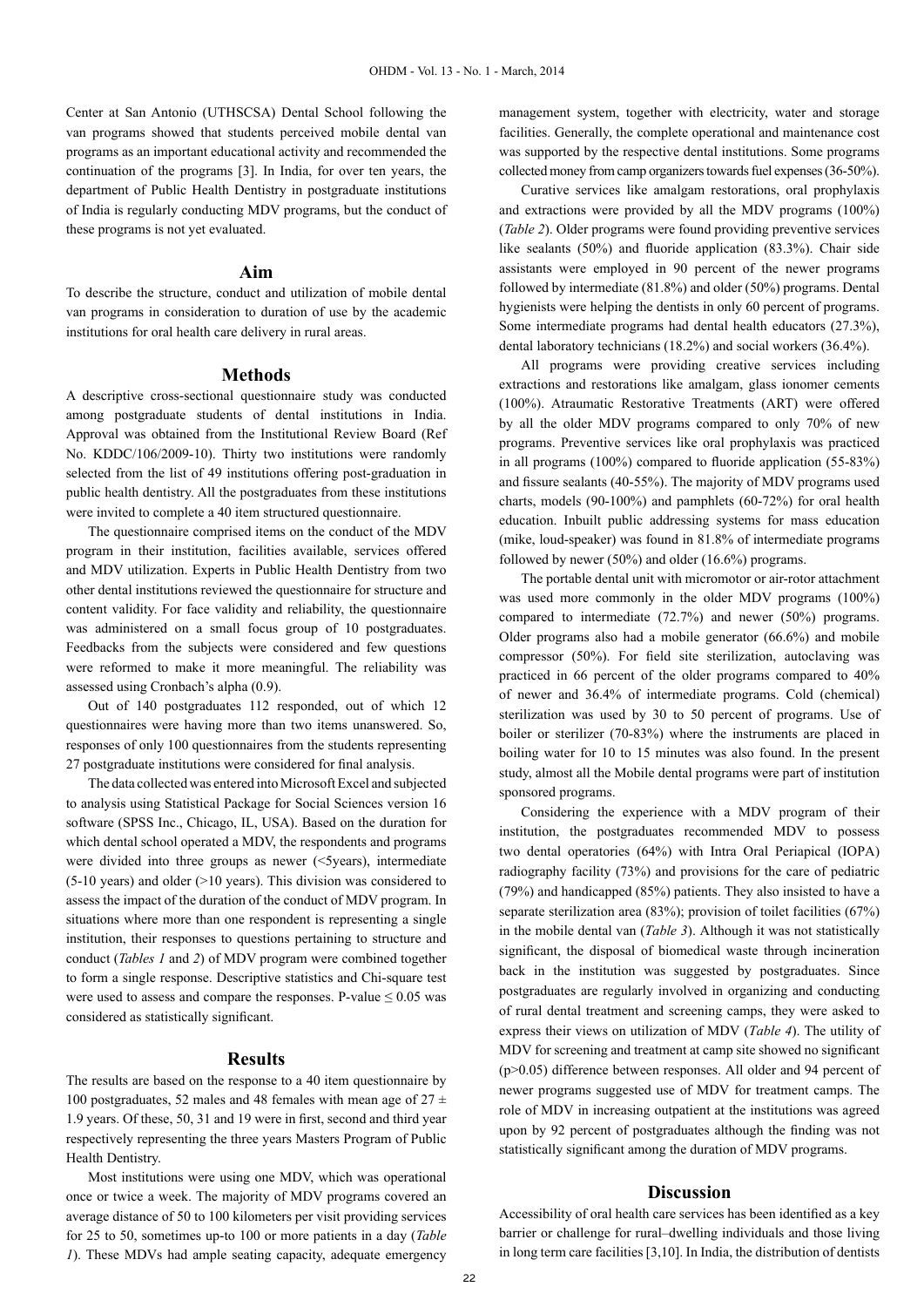|  |  | Table 2. Facilities available in the mobile dental van program of various postgraduate dental institutions of India. |  |
|--|--|----------------------------------------------------------------------------------------------------------------------|--|
|  |  |                                                                                                                      |  |

|                                                            | Mobile dental van program           |                           |                                     |  |  |
|------------------------------------------------------------|-------------------------------------|---------------------------|-------------------------------------|--|--|
|                                                            | Less than 5 years $(N=10)$<br>$n\%$ | 5 - 10 years (N=11) $n\%$ | More than 10 years $(N=6)$<br>$n\%$ |  |  |
| Auxiliaries availability in MDV program                    |                                     |                           |                                     |  |  |
| Chair side assistant                                       | 9(90)                               | 9(81.8)                   | 3(50)                               |  |  |
| Dental Hygienist                                           | 6(60)                               | 2(18.2)                   | 4(66.6)                             |  |  |
| Dental Health Educator                                     | 2(20)                               | 3(27.3)                   | 1(16.6)                             |  |  |
| Lab Technician                                             | $\overline{a}$                      | 2(18.2)                   | 1(16.6)                             |  |  |
| Attender/ peon / Social Worker                             | 2(20)                               | 4(36.4)                   | 1(16.6)                             |  |  |
| Preventive and curative services in MDV                    |                                     |                           |                                     |  |  |
| Pit and Fissure sealants                                   | 4(40)                               | 6(54.5)                   | 3(50)                               |  |  |
| Fluoride Application                                       | 6(60)                               | 6(54.5)                   | 4(83.3)                             |  |  |
| <b>Atraumatic Restorative Treatment</b>                    | 7(70)                               | 8(72.7)                   | 6(100)                              |  |  |
| Extractions                                                | 10(100)                             | 11(100)                   | 6(100)                              |  |  |
| Oral Prophylaxis                                           | 10(100)                             | 11(100)                   | 6(100)                              |  |  |
| Composites                                                 | 3(30)                               | 3(27.3)                   | $\overline{a}$                      |  |  |
| Restorations (Amalgam, GIC)                                | 10(100)                             | 11 (100)                  | 6(100)                              |  |  |
| Root canal Treatment                                       | 2(20)                               | $ -$                      | $ -$                                |  |  |
| Prosthesis                                                 | $ -$                                | $\sim$ $\sim$             | $ -$                                |  |  |
| health education facilities available in MDV               |                                     |                           |                                     |  |  |
| Television                                                 | 2(20)                               | 3(27.3)                   | 2(33.3)                             |  |  |
| VCD / DVD                                                  | 2(20)                               | 3(27.3)                   | 3(50)                               |  |  |
| Charts / Models                                            | 9(90)                               | 10(90.9)                  | 6(100)                              |  |  |
| Pamphlets                                                  | 6(60)                               | 8(72.7)                   | 4(66.6)                             |  |  |
| <b>LCD</b> Projectors                                      | 1(10)                               | 1(9.1)                    | 1(16.6)                             |  |  |
| <b>Public Addressing Systems</b>                           | 5(50)                               | 9(81.8)                   | 1(16.6)                             |  |  |
| Portable dental units / equipments                         |                                     |                           |                                     |  |  |
| None                                                       | 3(30)                               | 1(9.1)                    | $ -$                                |  |  |
| Portable Field Dental Chair                                | 2(20)                               | 4(36.4)                   | 2(33.3)                             |  |  |
| Mobile compressor                                          | 3(30)                               | 4(36.4)                   | 3(50)                               |  |  |
| Mobile generator                                           | 1(10)                               | 2(18.2)                   | 4(66.6)                             |  |  |
| Portable dental unit with micromotor or Airotor attachment | 5(50)                               | 8(72.7)                   | 6(100)                              |  |  |
| Portable dental unit with Ultrasonic scalar attachment     | 3(30)                               | 7(63.6)                   | 3(50)                               |  |  |
| <b>Sterilization</b>                                       |                                     |                           |                                     |  |  |
| Autoclave                                                  | 4 (40)                              | 4(36.4)                   | 4(66.6)                             |  |  |
| Ultrasonic Cleaner                                         | 1(10)                               | 3(27.3)                   | $ -$                                |  |  |
| Cold sterilization                                         | 3(30)                               | 4(36.4)                   | 3(50)                               |  |  |
| Boiler or sterilizer                                       | 7(70)                               | 10(90.9)                  | 5(83.3)                             |  |  |
| <b>Operational cost of MDV</b>                             |                                     |                           |                                     |  |  |
| Institution                                                | 10(100)                             | 11(100)                   | 6(100)                              |  |  |
| Camp organizers                                            | 1(10)                               | 5(45.4)                   | 3(50)                               |  |  |
| <b>Collected from Patients</b>                             | $ -$                                | 1(9.1)                    | $ -$                                |  |  |
| <b>Fuel cost of MDV Program</b>                            |                                     |                           |                                     |  |  |
| Institution                                                | 9(90)                               | 10(90.9)                  | 10(100)                             |  |  |
| Camp organizers                                            | 1(10)                               | 4(36.4)                   | 3(50)                               |  |  |
| <b>Collected from Patients</b>                             | $\sim$ $\sim$                       | $\sim$ $\sim$             | $ -$                                |  |  |
| Not Available                                              | 2                                   | Nil                       | Nil                                 |  |  |
| <b>Storage space in MDV</b>                                |                                     |                           |                                     |  |  |
| Sufficient                                                 | $\tau$                              | 6                         | 6                                   |  |  |
| Insufficient                                               | $\overline{c}$                      | $\overline{2}$            | Nil                                 |  |  |
| don't store instruments in MDV                             | $\mathbf{1}$                        | $\mathfrak{Z}$            | Nil                                 |  |  |

is grossly uneven with more than 90% of dentists available in urban settings and only 10% available for 72% of the rural population [11]. There are no dentists posted at the level of primary and community health centers in most of the states [10,11]. Besides this, an acute

shortage of equipment, materials and other essential facilities to run the minimal curative services for such vast population have intensified the need for alternate delivery systems. Mobile dental delivery models are said to increase access and utilization of dental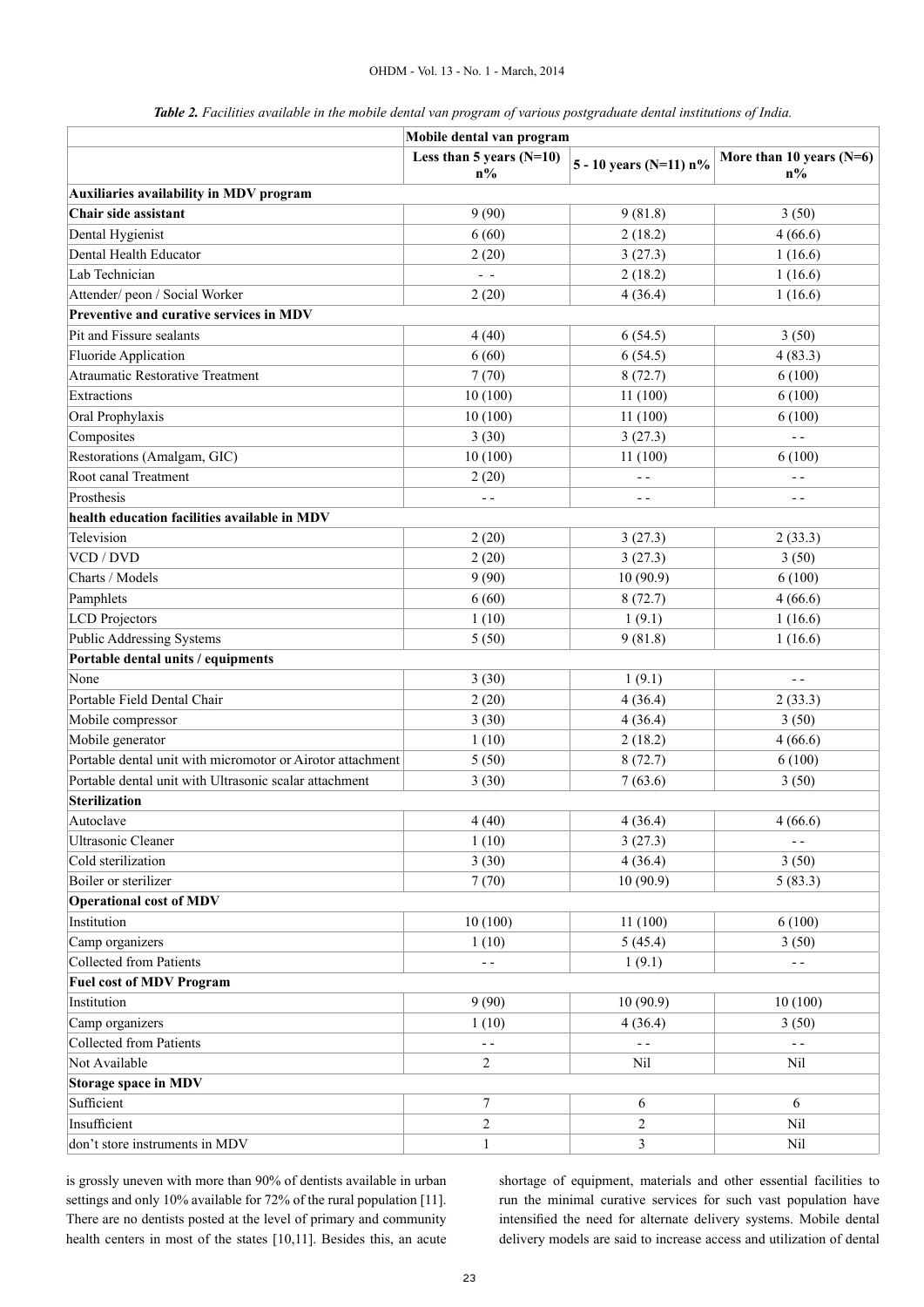*Table 3. Facilities recommended in mobile dental van program according to personal perception by the postgraduates of Public Health Dentistry.*

| <b>Facilities</b>                   |      | Present in MDV program of<br>institution $(\% )$ | Recommend to be in MDV pro-<br>gram $(\frac{6}{6})$ |  |
|-------------------------------------|------|--------------------------------------------------|-----------------------------------------------------|--|
| Dental Chairs                       | One  | 47                                               | 4                                                   |  |
|                                     | Two  | 51                                               | 64                                                  |  |
|                                     | More | $\overline{2}$                                   | 19                                                  |  |
| IOPA radiography                    |      | 35                                               | 73                                                  |  |
| Reception area                      |      | 34                                               | 54                                                  |  |
| Patient Waiting area                |      | 38                                               | 51                                                  |  |
| Health Education area               |      | 14                                               | 63                                                  |  |
| Radiograph processing facility      |      | 10                                               | 62                                                  |  |
| Changing room                       |      | 3                                                | 45                                                  |  |
| Pediatric care facilities           |      | 40                                               | 79                                                  |  |
| Facilities for handicapped patients |      | 12                                               | 85                                                  |  |
| Sterilization area                  |      | 38                                               | 83                                                  |  |
| Toilet                              |      | 3                                                | 67                                                  |  |

*Table 4. Comparison of responses of postgraduates on utilization of Mobile dental van.*

| <b>Utilization of Mobile</b>                   | Postgraduates in MDV programme  |      |                        |        |                                 |        | Chi square and |  |
|------------------------------------------------|---------------------------------|------|------------------------|--------|---------------------------------|--------|----------------|--|
| <b>Dental Van</b>                              | Less than 5 years (N=20) n $\%$ |      | 5 - 6 years (N=52) n % |        | More than 10 years (N=28) n $%$ |        | p-value        |  |
| In Screening camps                             |                                 |      |                        |        |                                 |        |                |  |
| Indispensible                                  | $\mathfrak{Z}$                  | (15) | 11                     | (21.1) | 3                               | (10.7) | 11.313         |  |
| p > 0.05                                       |                                 |      |                        |        |                                 |        |                |  |
| Preferred                                      | 8                               | (40) | 22                     | (42.3) | 8                               | (28.6) |                |  |
| Optional                                       | 8                               | (40) | 7                      | (13.5) | 11                              | (39.3) |                |  |
| Not required                                   |                                 | (5)  | 12                     | (23.1) | 6                               | (21.4) |                |  |
| <b>In Treatment Camps</b>                      |                                 |      |                        |        |                                 |        |                |  |
| Indispensible                                  | 5                               | (25) | 29                     | (55.8) | 13                              | (46.4) | 19.420         |  |
| $p < 0.001*$                                   |                                 |      |                        |        |                                 |        |                |  |
| Preferred                                      | 11                              | (55) | 23                     | (44.2) | 15                              | (53.6) |                |  |
| Optional                                       | 4                               | (20) | $\theta$               | (6.5)  | $\theta$                        |        |                |  |
| Not required                                   | $\Omega$                        |      | $\theta$               |        | $\mathbf{0}$                    |        |                |  |
| Role in increasing OPD patients at institution |                                 |      |                        |        |                                 |        |                |  |
| Definitely Yes                                 | 14                              | (70) | 32                     | (61.5) | 15                              | (53.6) | 7.911          |  |
| p > 0.05                                       |                                 |      |                        |        |                                 |        |                |  |
| Yes                                            | 5                               | (25) | 13                     | (25)   | 13                              | (46.4) |                |  |
| I Don't know                                   |                                 | (5)  | 7                      | (13.5) | $\mathbf{0}$                    |        |                |  |
| NO / Definitely No                             | $\mathbf{0}$                    |      | $\boldsymbol{0}$       |        | $\mathbf{0}$                    |        |                |  |

 $*p \leq 0.05$  is considered as statistically significant.

services for those otherwise not accessing care in traditional dental settings [12-14].

In the present study, we found that MDVs were predominantly used for curative services in rural areas. Compared to newer and intermediate MDV programs, older programs with experience of more than 10 years had better organized setup. Most programs were operational on once or twice weekly covering an average of hundred patients per visit. This type of scheduling can be expected because MDV programs are considered as a partial requirement of academic activity by the staff, postgraduates and students. The financial constraints may also contribute for such practice as most of the programs are solely funded by institutions.

In dental institutions across India, MDV program staffing consists of faculty, postgraduates, interns and auxiliary staff. Mobile dental van staffing depended on the type of services delivered, however in all programs the staff had to function well as an independent team and assume a wide range of duties [15]. The present study found limited availability of auxiliary staff in MDV programs. Personnel with no qualification or training were seen to perform dual duties as chair-side assistant and peon in many programs. Dental hygienists

were found in only sixty percent of programs. On the contrary, Douglass [6] suggests more hygienists than dentists to be appropriate for outreach programs which emphasize screening and preventive services. The team effort was an important factor when working with large groups and resulted in satisfactory productivity and efficiency of care.

The MDV programs in the present study were more curative oriented than preventive. The preventive services like fissure sealant and fluoride applications were available in only half of the program. Whereas, curative services like restorations and extractions were practiced in all the MDV programs. The quality of treatment provided through MDV has to be studied in detail. A study in southern Thai school children suggests that mobile clinic fillings are of highest priority [16]. Evidence from the literature suggests that more children accepted treatment in mobile clinic than a fixed clinic. Pattern of dental care in a mobile dental clinic suggests fewer patients, more fillings, less prophylaxis and no broken appointments [12]. On the contrary, it is also reported that mobile service may be less effective in secondary prevention [17].

The maintenance of mobile clinics and portable dental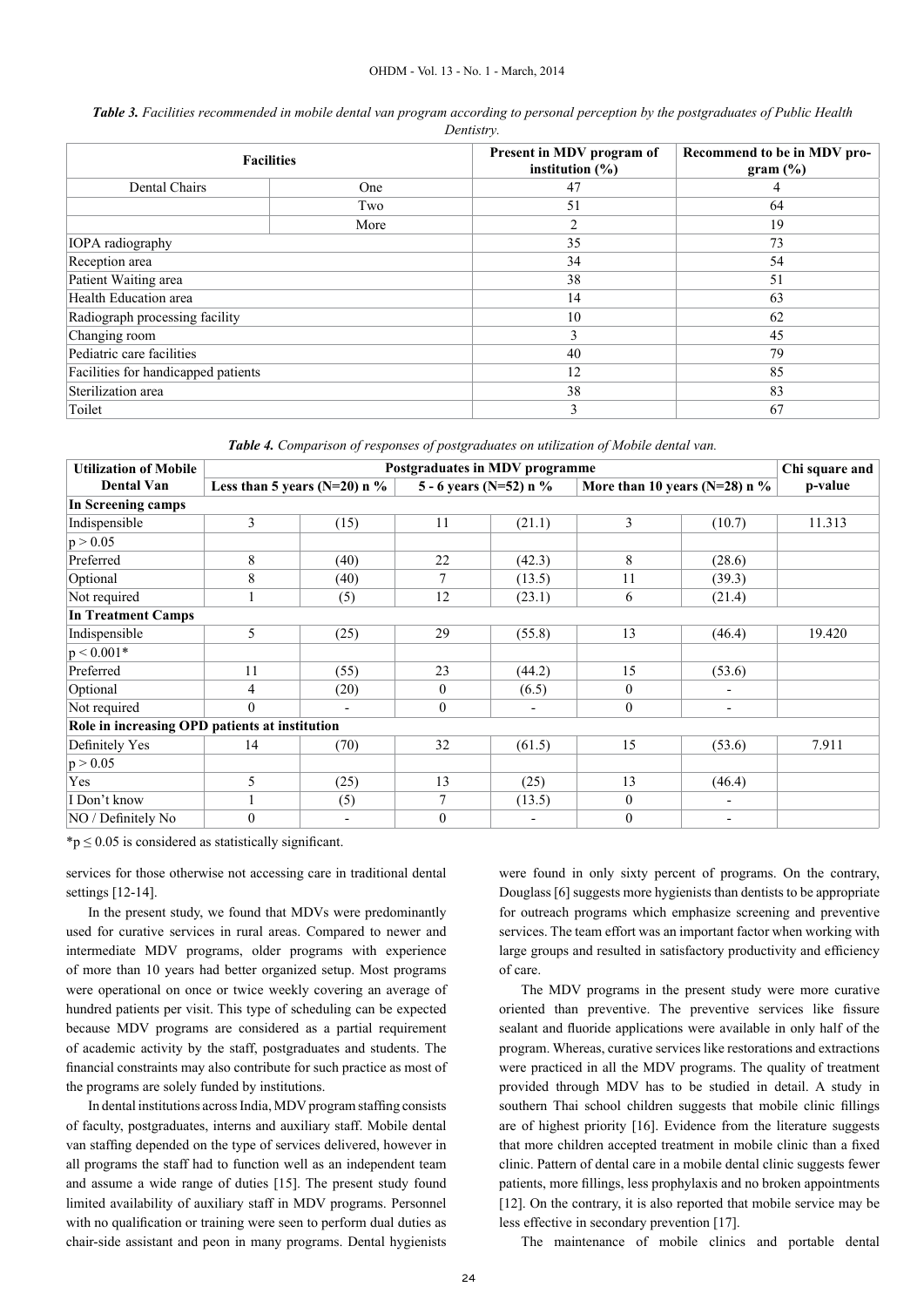equipments has been reported as problematic, mainly due to use of highly specialized equipment and limited access to technical and mechanical backup [18]. The revenue stream was limited as high productivity is difficult to achieve and lower socioeconomic patients are predominantly served. The maintenance and fuel cost are important aspects for the success of MDV programs [19]. The cost of implementing and maintaining mobile dental van programs varies and historically has been perceived as higher than fixed clinics like permanent community health care setup [3,19]. A dollar cost analysis showed leasing a MDV at prima facie seem appealing, but was a more costly alternative [20]. Studies on costs of mobile dental programs organized by academic institutions were not found.

The postgraduates in the present study recommend the MDV programs to have a radiographs facility along with handicapped and pediatric care facilities. Literature suggests that the portable X-ray system is easy for positioning and less space consuming [21,22]. Some program also suggests pediatric dentist to be part of the team as the majority of patients are schoolchildren [6,15]. The need for separate sterilization and a health education area was also expressed. The postgraduates desired to have provision for toilet and a changing room for staff in MDV. This may be because- in India the MDV programs are held as a day long program at rural areas. The basic sanitary provisions may not be available at all places.

The respondents of the present study believe that the biomedical waste generated at camp site should be collected and disposed by incineration back in the institution. Waste disposal by the camp organizers should be strongly discouraged as the organizers may not be well informed about safe handling and disposing of biomedical waste. Grant and Milner recommend using disposable items only as it will be less time consuming and easy to manage. But, this practice will be very expensive [21].

The postgraduates definitely recommended the utilization of MDV for treatment camps. The role of MDV in increasing the outpatient number at the institution is not being studied previously. In the present study, postgraduates reported that MDV would certainly have an impact in increasing the patients at institutions. At camp venue, presence of MDV with sophisticated equipments definitely increases the patients registering for dental treatments, which may add to the number of referrals to the institution. The results reflect on the educational benefit for the postgraduates in terms of exposure to different community settings and the provision of curative and preventive services.

#### **References**

1. Christie D, Maida CA, Freed JR, Marcus M (2003) Identifying and responding to competing needs: A case study of a dental school operated community dental clinic. *Journal of Dental Education*. 2003; **67**: 1243-1251.

2. Rudolph MJ, Chikte UME, Lewis HA. A Mobile dental system in Southern Africa. *Journal of Public Health Dentistry*. 1992; **52**: 59-63.

3. Werner CW, Gragg PP, Geurink KM. The facilitating role of mobile dental van programs in promoting professional dental education. *Brazilian Dental Journal*. 2000; **11**: 127-133.

4. Dawkins E, Michimi A, Ellis-Griffith G, Peterson T, Carter D, English G. Dental caries among children visiting a mobile dental clinic in south central Kentucky: a pooled cross-sectional study. *BMC Oral Health*. **13**:19.

5. Saimbi CS, Dixit J, Shukla VK, Yadav J. Studying the utility of mobile dental van for basic oral treatment in the rural population

#### **Recommendations**

Ideally, MDV is suggested to have at least two fully equipped dental operatories with self sustainable electricity and water supply through the generator and overhead tank [23]. At campsite where electricity and water supply is available, it can be used through external power sources or hookup lines. Adequate emergency equipments, medicines and a manual should be present in the MDV for management of basic emergencies during dental procedures. The MDV should have sufficient space for storage of autoclaved instruments and other materials required during the conduct of rural dental camps [7]. Infection control is very essential during rendering dental services to the vast population in one setup. Sufficient instruments should be autoclaved before and during the camp. Use of only boiler or cold sterilization is discouraged as it is not effective in removing all forms of microorganisms including spores. It is suggested to fumigate the MDV at least once every month as the dental personnel who are working in the MDV are found to be more prone to cross-infections, because of the limited dimensions and poor ventilation [24].

## **Limitations**

The results of the present study should be carefully generalized, for the reason that the sources of funding and other sample characteristics pertaining to MDV programs may vary creating a threat to the external validity of the study. However, the approach would be a useful aid in resource allocation planning and improving the mobile dental programs.

#### **Conclusions**

Utilization of MDV is indispensable for the treatment camps, but preventive services should also be given importance. MDV programs operational in postgraduate institutions have to rectify shortcomings regarding the facilities and manpower to improve the efficiency. Infection control measures should be adhered strictly.

Further studies should be considered overcoming these issues and addressing the cost benefit evaluation of MDV programs. The MDVs along with the use of portable equipments provide an innovative solution for providing care to the underserved.

#### **Conflict of Interest**

None declared.

around Lucknow (GOI-WHO collaborative Program 08-09); 2012.

6. Douglass JM. Mobile dental van: Planning consideration and productivity. *Journal of Public Health Dentistry*. 2005; **65**: 110-113.

7. Mulligan R, Seirawan H, Faust S, Habibian M. Mobile dental clinic: an oral health care delivery model for underserved migrant children. *Journal of California Dental Association*. 2010; **38**: 115-  $122$ 

8. Dental council of India (2013) search term: MDS list – Community Dentistry; 2013. Accessed (January 28 2013) at: http:// www.dciindia.org/index.aspx

9. Dental Council of India. The Gazette of India: Revised MDS course regulation 2007, Part III – Section 4. Government of India, New Delhi; 2007. Accessed at: http://www.dciindia. org/dciregulation\_2006\_pages/pdf\_files/Revised%20MDS%20 Course%20Regulations%202007.pdf

10. Lal S, Paul D, Pankaj, Vikas, Vashisht BM. National oral health care programme (NOHCP): Implementation strategies. *Indian Journal of Community Medicine*. 2004; **29**: 3-10.